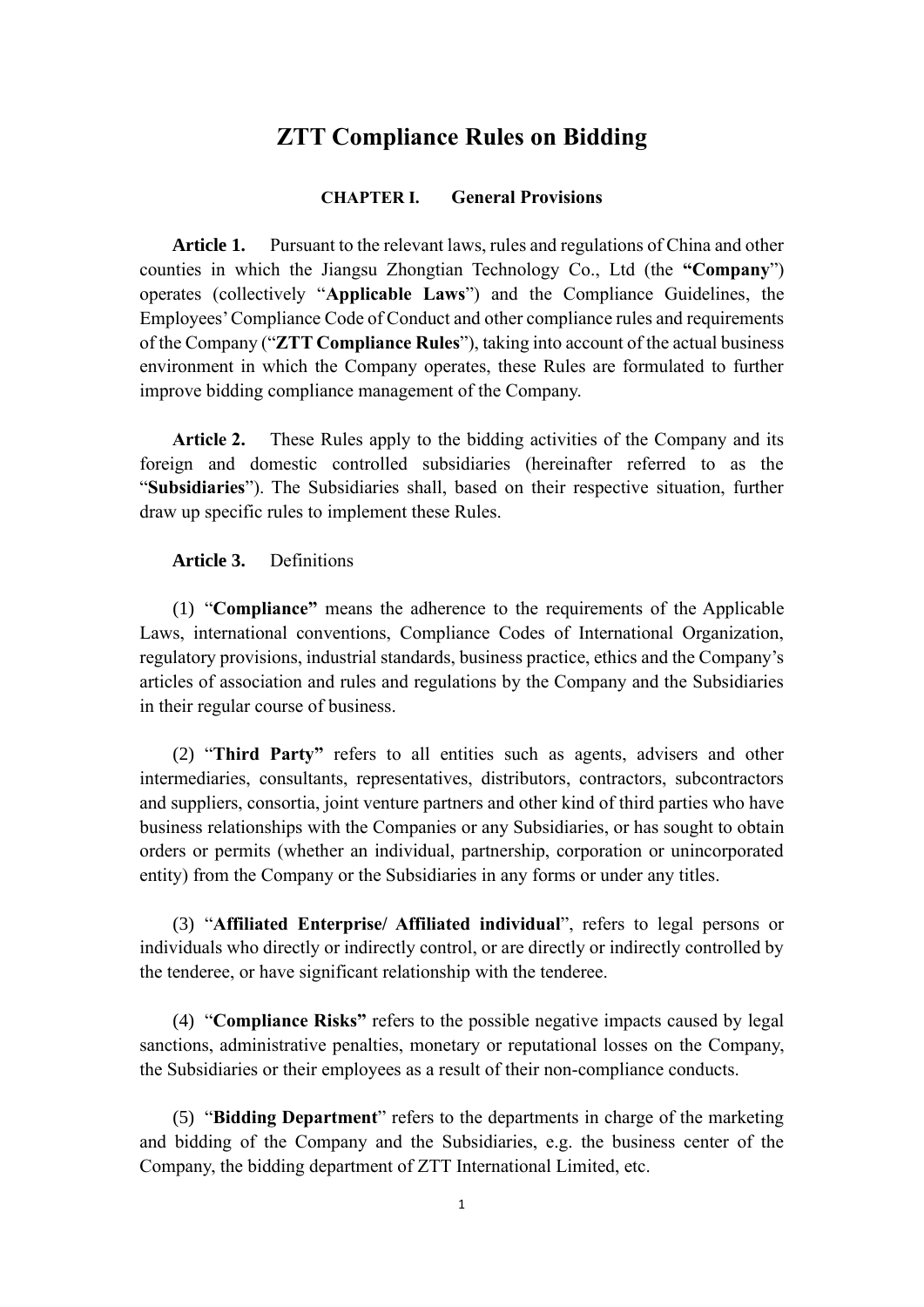(6) "**Appropriate Compliance Department**", depending on the level of entities, refers to the Compliance Standard Department of the Company; Or the Compliance Department or Compliance Officers of the Subsidiaries.

(7) "**Bidding**" refers to the market development activities conducted by the Company and the Subsidiaries, including the collection of bidding information, the purchase of bidding documents, the review of bidding submissions, etc.

(8) "**Government Organizations**" include but not limited to state or local government departments, or enterprises (e.g. state-owned resources companies or developers) owned or controlled by the State.

(9) "**International Organizations"** include but not limited to the United Nations ("**UN**"), International Monetary Fund (**"IMF"**), Organization for Economic Cooperation and Development ("**OECD**"); Multilateral Development Banks ("**MDBs**") such as the African Development Bank and the World Bank, and the World Trade Organization ("**WTO**").

(10) "**Coordinated Actor**" refers to a bidder who have been acting in concert during the bidding process, either as affiliated or non-affiliated parties。

(11) "**Affiliated Relationship**" refers to the relationship between a controlling shareholder, actual controller, director, supervisor or senior management officer, or other persons able to exert significant influence of a bidder with another bidding participants under the direct or indirect control thereof.

(12) "**Public Official**" includes but not limited to:

- i. Officials, employees, representatives of governments, and any other person authorized to exercise public authority;
- ii. Officials, employees, or representatives of public international organizations;
- iii. Officials, employees, or representatives of political organizations, or members of royal families, who exercise public authority; and
- iv. Officials and employees of public enterprises, which are enterprises over which a government or governments exercise, directly or indirectly, a controlling or dominant influence.

(13) "**Conflict of Interests**" refers to the scenarios in which the individuals participating in the bidding or the Company and its Subsidiaries themselves have direct or indirect personal stake with the tenderee or other participants of the bidding, includes but not limited to: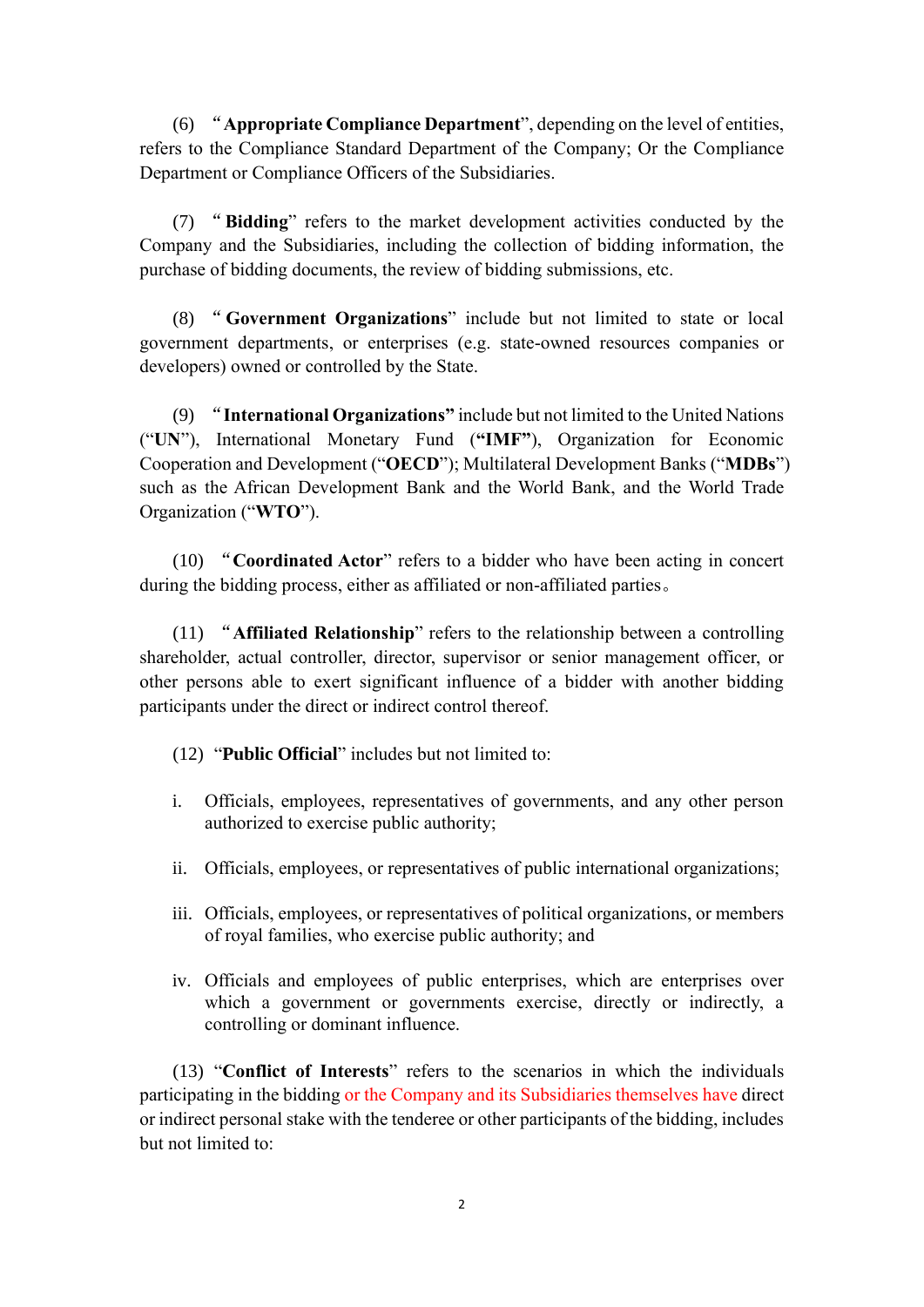- i. The participant of the bidding has held positions in the tenderee or other bidding participants, or has relatively close relationships with such persons who have held positions in the tenderee or other participants of the bidding.
- ii. The participant of the bidding has economic interests, e.g. holding the stocks/bonds, on the tenderee, or other participants of the bidding.
- iii. The Company or Subsidiaries themselves have a relationship with the tenderee and other bidding participants at the level of equity, business, or economy that may interfere with the fairness of bidding activities.
- iv. Other scenarios in which the objective judgement of a bidding participant may be interfered with.

**Article 4.** All employees participating in the bidding process shall strictly abide by relevant rules on confidentiality drawn up by the Company and the Subsidiaries, and shall not disclose any confidential information in relation to bidding.

**Article 5.** These *Rules* shall be implemented concurrently with the currently effective rules of the Company and the Subsidiaries. After the implementation of these Rules, all other existing rules of the Company and the Subsidiaries would continue to be effective. If any inconsistencies arises, these Rules shall govern.

#### **CHAPTER II. Administrative Departments and Responsibilities**

**Article 6.** The Company and the Subsidiaries shall arrange for a compliance office specifically in charge of the Bidding Department or directly appoint a compliance officer in the Bidding Department, whose responsibilities would include the ministering of pre-qualification compliance review and handling of bidding-related matters. The Appropriate Compliance Departments of the Company or the Subsidiaries shall also guide, supervise and review the bidding procedures of the Bidding Department pursuant to ZTT Compliance Rules.

**Article 7.** The Bidding Department shall, with the assistance of the Compliance Officer, implement and enforce the ZTT Compliance Rules in its bidding activities to ensure compliance. Its responsibilities include, but are not limited to:

- i. Collecting, screening and managing information about relevant biddingrelated compliance risk, and submit bidding qualification report through compliance officer of the Bidding Department;
- ii. Organizing relevant review regarding bidding project;
- iii. Taking reasonable monitoring measures, coordinate bidding arrangements between the Company and the Subsidiaries, to prevent the Company and the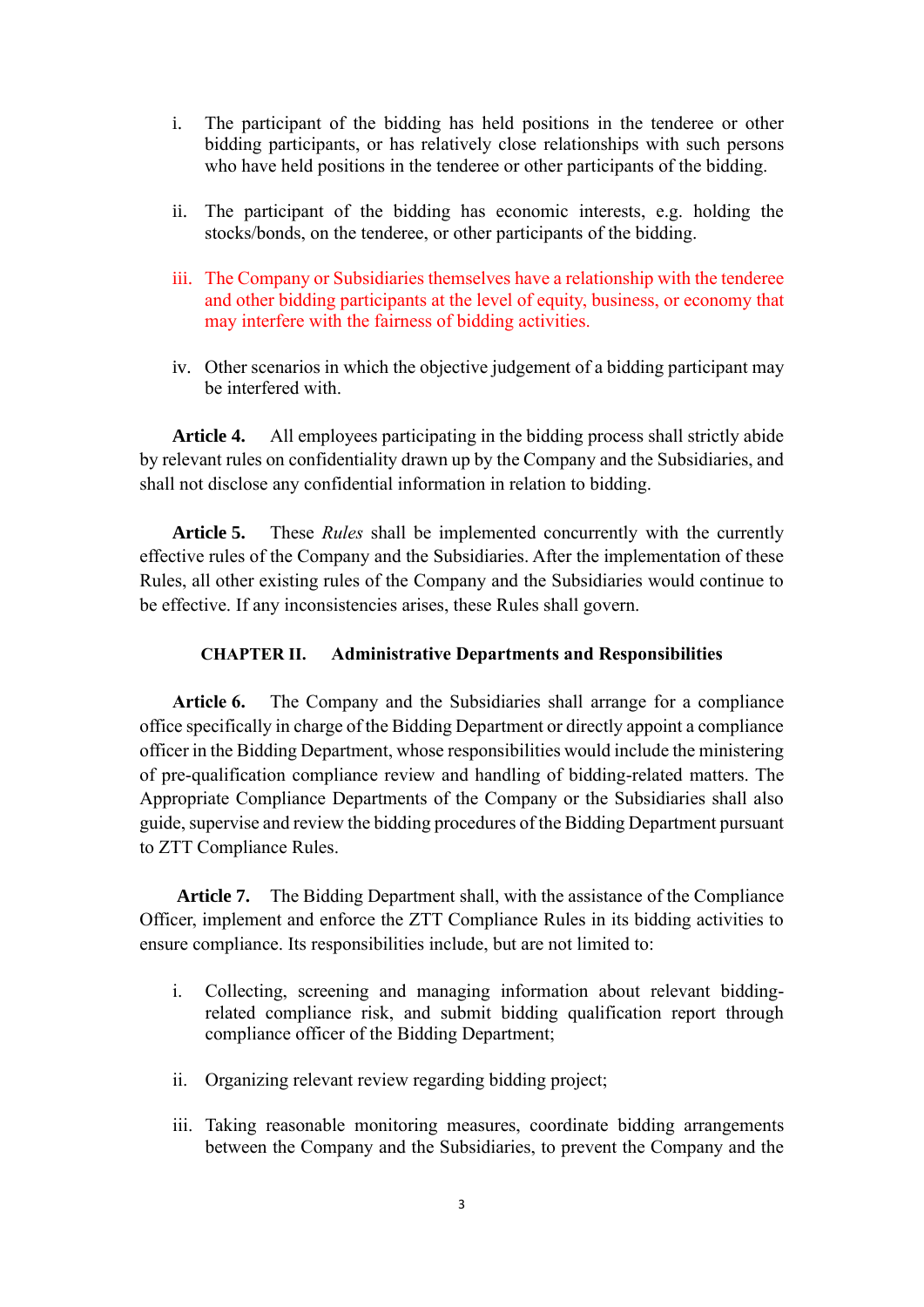Subsidiaries from competing for the same package of the same project simultaneously;

- iv. Compiling relevant compliance management documents relevant to the bidding, and implementing record-filing requirements for bidding.
- v. Setting up a blacklist for tenderee and updating the list in a timely manner;
- vi. Undertaking other responsibilities pursuant to the compliance rules and regulations of the Company and the Subsidiaries.

**Article 8.** The Company and the Subsidiaries' Appropriate Compliance Department shall guide, supervise and inspect the whole bidding procedures. It's responsibility includes but not limited to:

- i. Arranging for the draft, revision and implementation of plans for bidding compliance;
- ii. Organizing and coordinating the pre-qualification compliance review, and evaluating the bidding department's performance on bidding compliance;
- iii. Reviewing compliance risk and undertaking the approving, record-filing and reporting of relevant bidding project;
- iv. Identifying any indicators of conflict of interests between the Company, its Subsidiaries or the bidding staffs with the tenderee or other participants of the bidding;
- v. Investigating red flags of bidding compliance violation during the bidding procedure, and sending substantiated cases to relevant department for further disposition;
- vi. Regularly reviewing project bidding supervisory files, and ensure the effectiveness and reliability of the pre-qualification compliance review;
- vii. Undertaking other responsibilities pursuant to ZTT Compliance Rules.

#### **CHAPTER III. Pre-Qualification Compliance Review**

**Article 9.** The Company and the Subsidiaries' Appropriate Compliance Department are responsible for conducting pre-qualification compliance review for the tenderee. The Company and Subsidiaries' Bidding Department is responsible for collecting relevant information relating to pre-qualification compliance review, and prepare relevant documents for compliance review (**See Annex 3, Explanation on Pre-Qualification Compliance Review**). After being executed by the Compliance Officer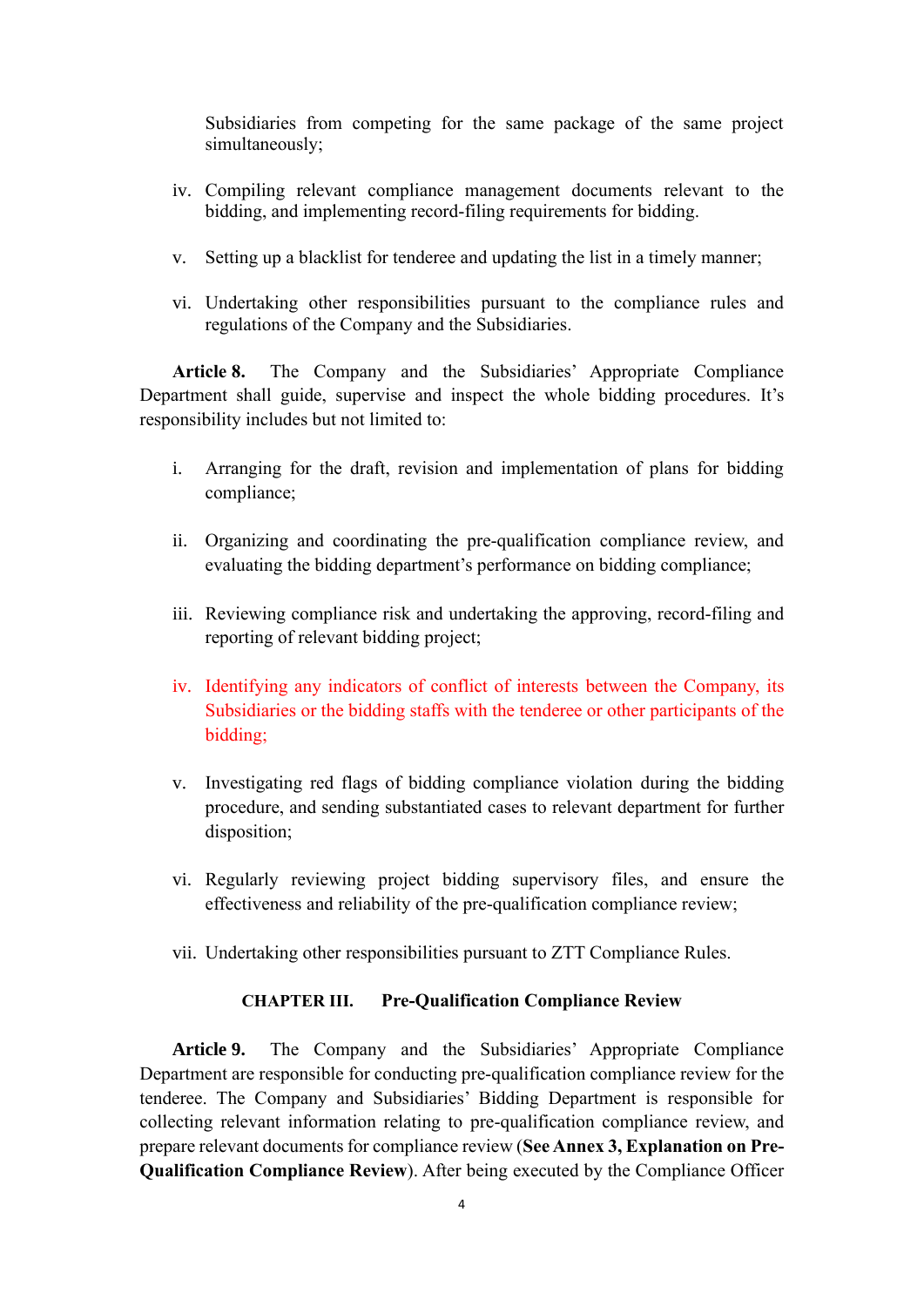of the Bidding Department, the aforesaid documents would be submitted to the Appropriate Compliance Department. Only after successful completion of the prequalification compliance review by the Appropriate Compliance Department, may the Bidding Department participate in the bidding (**See Annex 2, Process Chart for Prequalification Compliance Review**).

**Article 10.** The scope of pre-qualification compliance review includes but not limited to:

- i. Whether a third party has been involved in the Company and Subsidiaries' binding project;
- ii. Whether or not the bidding projects relate to government or international organizations;
- iii. the business environment of the country or region where the tenderee or the bidding project is located (See list of counties or regions with high compliance risk drawn up by the Company)
- iv. the legal environment of the country or region where the bidding project resides and relevant compulsory statute regarding the bidding project;
- v. whether or not there are special requirements in the introductory documents for the bidding, criteria for bidding evaluation or other bidding documents;
- vi. The tenderee's background, including ultimate beneficiary, directors, senior management, etc.
- vii. Information relating to the project referrer;
- viii. Whether there is risk of the Company or the Subsidiaries being viewed as a Coordinated Actors with other bidding competitors;
- ix. The tenderee's credibility and integrity, specifically including: (i) the tenderee's compliance information in the databases of international organizations, the relevant local government, and the Company; (ii) the tenderee's history of settled, unsettled, and potential litigation cases in the past decade; (iii) the tenderee's relationships with the local government and relevant International Organizations; (iv) whether the tenderee has been charged or investigated for fraud, corruption, collusion, or similar misconduct; and (v) the market reputation of the tenderee.

**Article 11.** According to the information collected from the pre-qualification compliance review, the Appropriate Compliance Department shall undertake a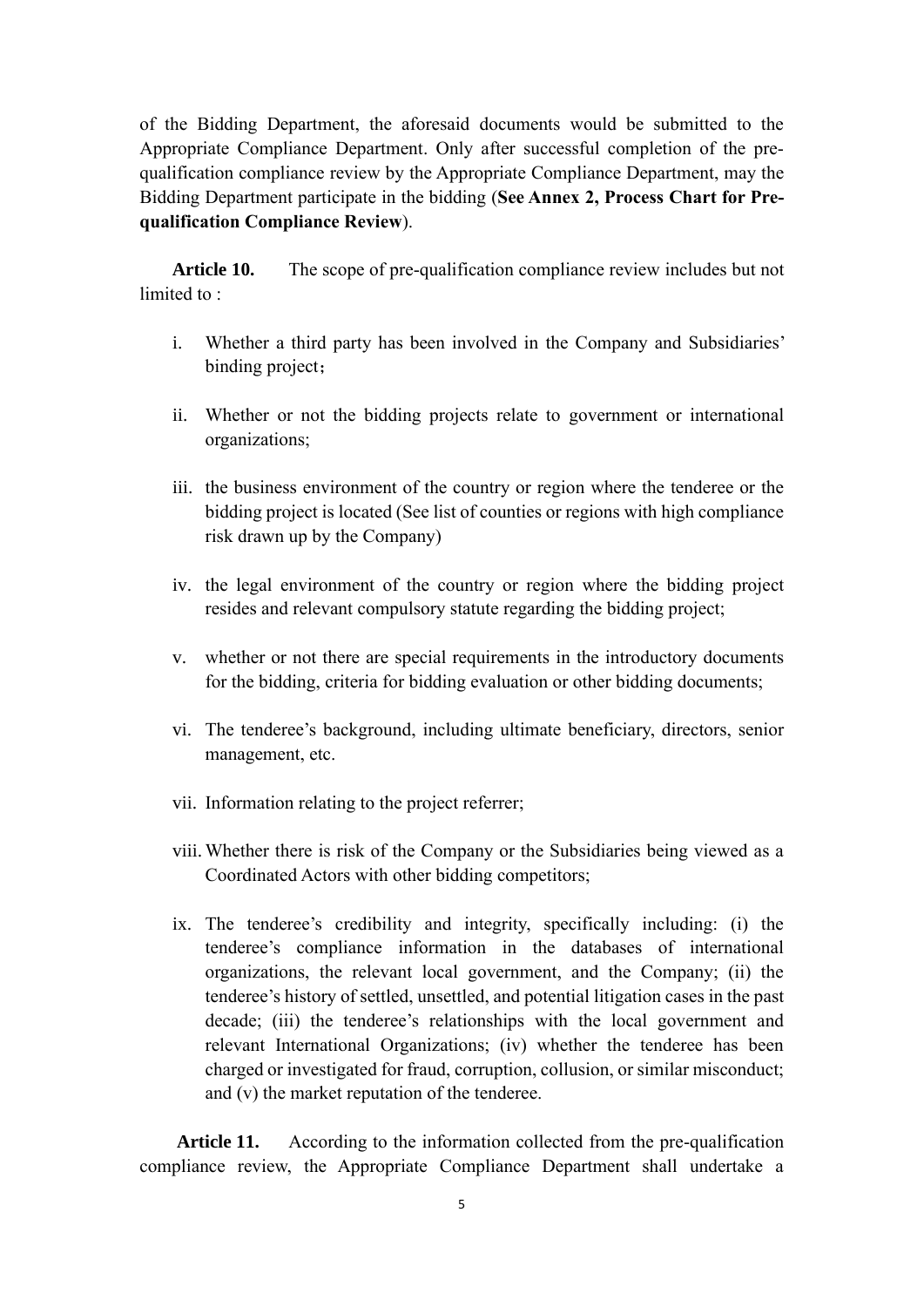compliance risk assessment and classification (**See Annex 1, Risk Class List and Approval Form)**. The Bidding Department shall conduct compliance risks management based on the above classification pursuant to Article 12 of these Rules. Relevant risks are categorized as follows:

- 1) Significant compliance risks underlying the bidding projects or relating to the tenderee, based on which it's certain no business may be conducted, shall be listed in this particular category. Such risk includes but not limited to:
	- i. the tenderee or the tenderee's parent company, affiliated enterprise or person has been put into black list by the United Nations, international organization and local government;
	- ii. tenderee and tenderee's parent company, affiliated enterprise or person has been listed by United Nations or other international organizations as terrorist organization or has in any way supported terrorist activities;
	- iii. Tenderee and tenderee's parent company, affiliated enterprise's current shareholder, director, senior management officer or tenderee's affiliated individual currently is internationally or locally wanted on a criminal conviction.
	- iv. Other risks that are of similar nature.
- 2) When it is suspected that the bidding project and the tenderee may involve significant illegal conduct, and conduct business with them may result in legal sanctions, regulatory penalty, severe economic loss and reputational damages and other negative impacts, such risk shall be listed as Risk Class One. Such risk includes but limited to:
	- i. Any current shareholder or senior management of the tenderee, its parent entity, or any affiliated entity is or has been internationally or locally wanted on a criminal conviction in the past decade;
	- ii. The tenderee, its current shareholder or senior management, parent entity, affiliated person or entity, is involved in, suspected of, or charged for any illegal conduct (e.g. corruption, fraud, monopoly, collusion, tax evasion, money laundering)The tenderee, its parent entity, affiliated company, is listed on the blacklist or debarred list of the Company);
	- iii. The tenderee, the public officials of the tenderee's nation, the host nation of the project, or other government organizations or international organizations designates or strongly recommends to engage any third party to participate in the project bidding;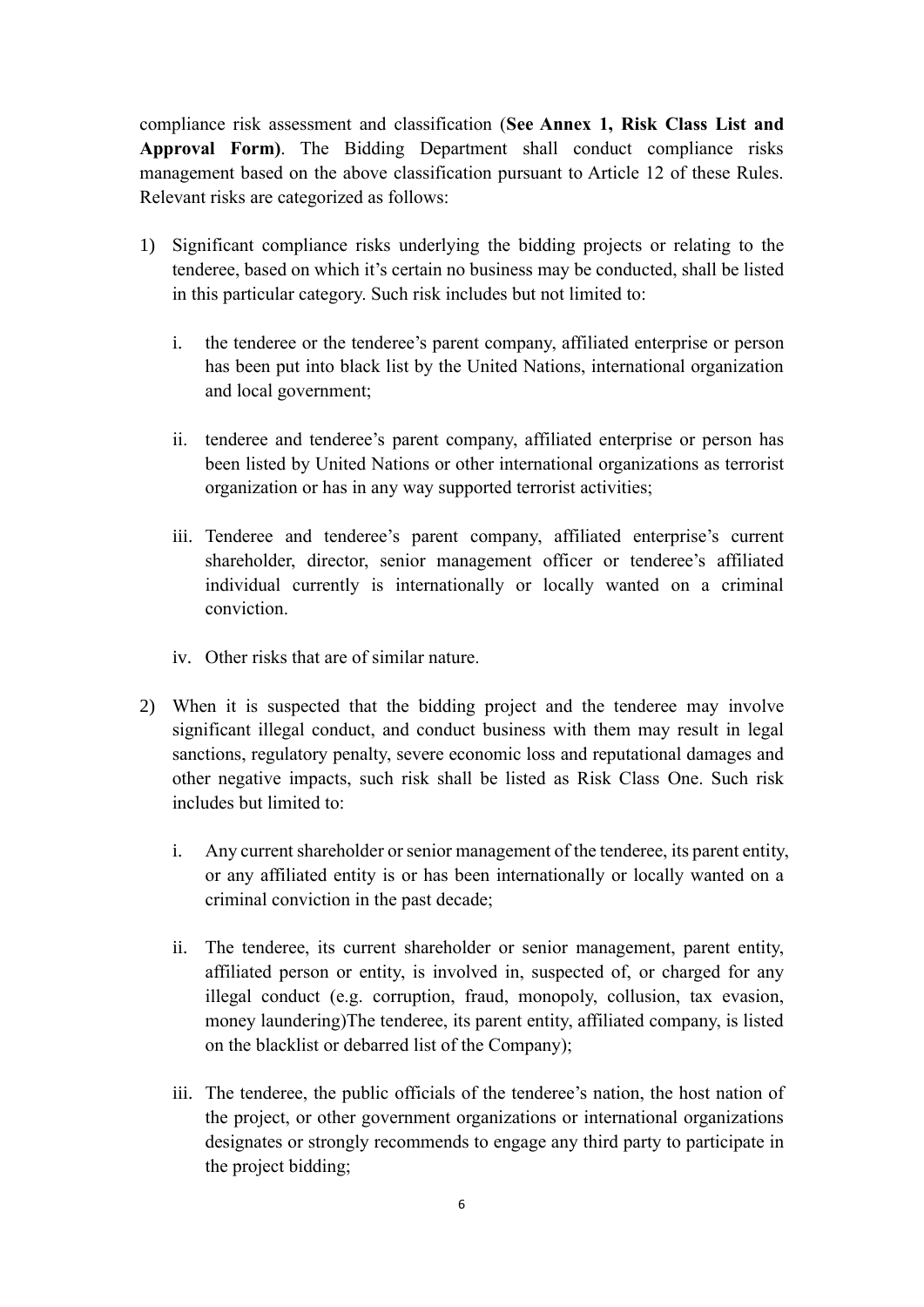- iv. Other risks that are of similar nature.
- 3) Even though the bidding project and tenderee do not involve any significant illegal conducts, but conducting business with it is likely to cause legal sanction, regulatory penalty, great economic loss and reputational loss, as well as other negative impacts, then the risk involved shall be listed as Risk Class two. Such risk includes but not limited to:
	- i. Any third party assists in the bidding process or otherwise acts on behalf of the Company and the Subsidiaries;
	- ii. The country or region where the tenderee is located is listed on the current year's list of high-risk country or region released by the Company;
	- iii. The tenderee, its parent entity, affiliated person or entity is related to or affiliated with a Public Official;
	- iv. There is a significant amount of up-front payment required by the tenderee, and it is clear for the Company and the Subsidiaries that the amount required is out of its capacity;
	- v. Other risks that are of similar nature.
- 4) Risk Class Three. Compliance risks involved in bidding projects regarding possible legal sanctions, regulatory penalty, significant economic losses and reputational losses as well as other negative impact, which are not as dangerous as the special, first and second class risk, shall be listed as Risk Class Three.

**Article 12.** After the Appropriate Compliance Department classifies compliance risks, based on the aforesaid classification, the Company and the Subsidiaries shall conduct risk management accordingly (**See Annex 4, Process Chart for Bidding Compliance Review)**:

- i. For projects involving special level of compliance risks, the Company and the Subsidiaries shall not participate in its bidding;
- ii. For projects involving Risk Class One, the Company and the Subsidiaries' Appropriate Compliance Department generally should not participate in its bidding. Such bidding project shall be first reported to the Company's Compliance Standards Department by the Compliance Officer of the Bidding Department. Only after approval by the Company's Compliance Standard Department, may the Compliance Standard Department report the project to the Chief Compliance Officer and the Vice General Manager of the Bidding Department. Only upon the approval by both the Vice General Manager and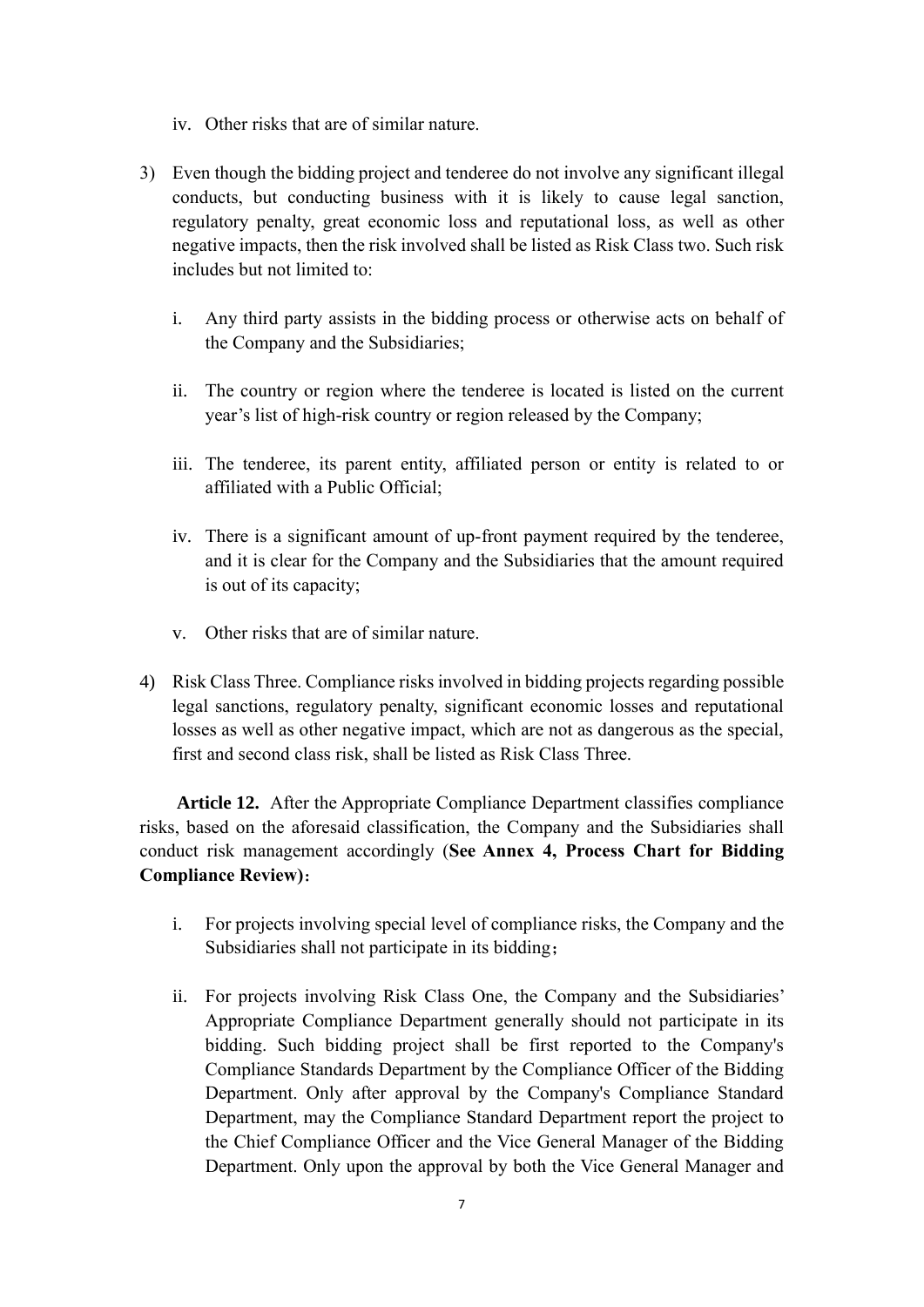the Chief Compliance Officer may the Bidding Department proceed with the bidding for this project;

- iii. For Projects involving Risk Class Two, before the Company and Subsidiaries proceed with the bidding of the project, the Compliance Officer of the Bidding Department shall first report such project to the Company's Compliance Standards Department. Only upon approval by The Company Compliance Standards Department may the Bidding Department proceed with the bidding for this project;
- iv. For Projects involving Risk Class Three, before the Company proceed with the bidding of the project, the Compliance Officer of the Bidding Department's approval must first be obtained, and the project shall be filed with the Compliance Standard Department of the Company. Before the Bidding Department of the Subsidiaries proceed with the bidding, the approval by the Compliance Officer of the department must first be obtained, and the project must be filed with the Compliance Management Leading Group of the Subsidiaries.

**Article 13.** The Compliance Officer of the Bidding Department of the Company and the Subsidiaries are required to submit pre-qualification compliance review documents to the Appropriate Compliance Department at the stage of bidding project registration. If a bidding project fails to complete the required pre-qualification compliance review procedures specified in Articles 9 to 11 of these Rules, or fails to go through the procedures stipulated in Article 12 of these Rules, the bidding for such project shall immediately stop. If participation of any bidding project would expose the Company or the Subsidiaries of the risk of violating these Rules or ZTT Compliance Rules, even if all other requirements for the project has been satisfied, the bidding for the project shall not proceed.

**Article 14.** The Bidding Departments of the Company and the Subsidiaries should base on the results of the pre-qualification compliance review to put relevant tenderees with special/first level of compliance risk to a blacklist. The Company and the Subsidiaries shall timely update the blacklist. When the tenderee has no special or first level risk anymore, upon the approval of the Chief Compliance Officer of the Company and the Compliance Standard department, the Bidding Department may take such tenderee out of the blacklist.

#### **CHAPTER IV. Supervision on Bid Compliance**

**Article 15.** Supervision on bidding compliance shall conform to the principles of fair competition and good faith.

**Article 16.** The following behaviors are prohibited in the Bidding: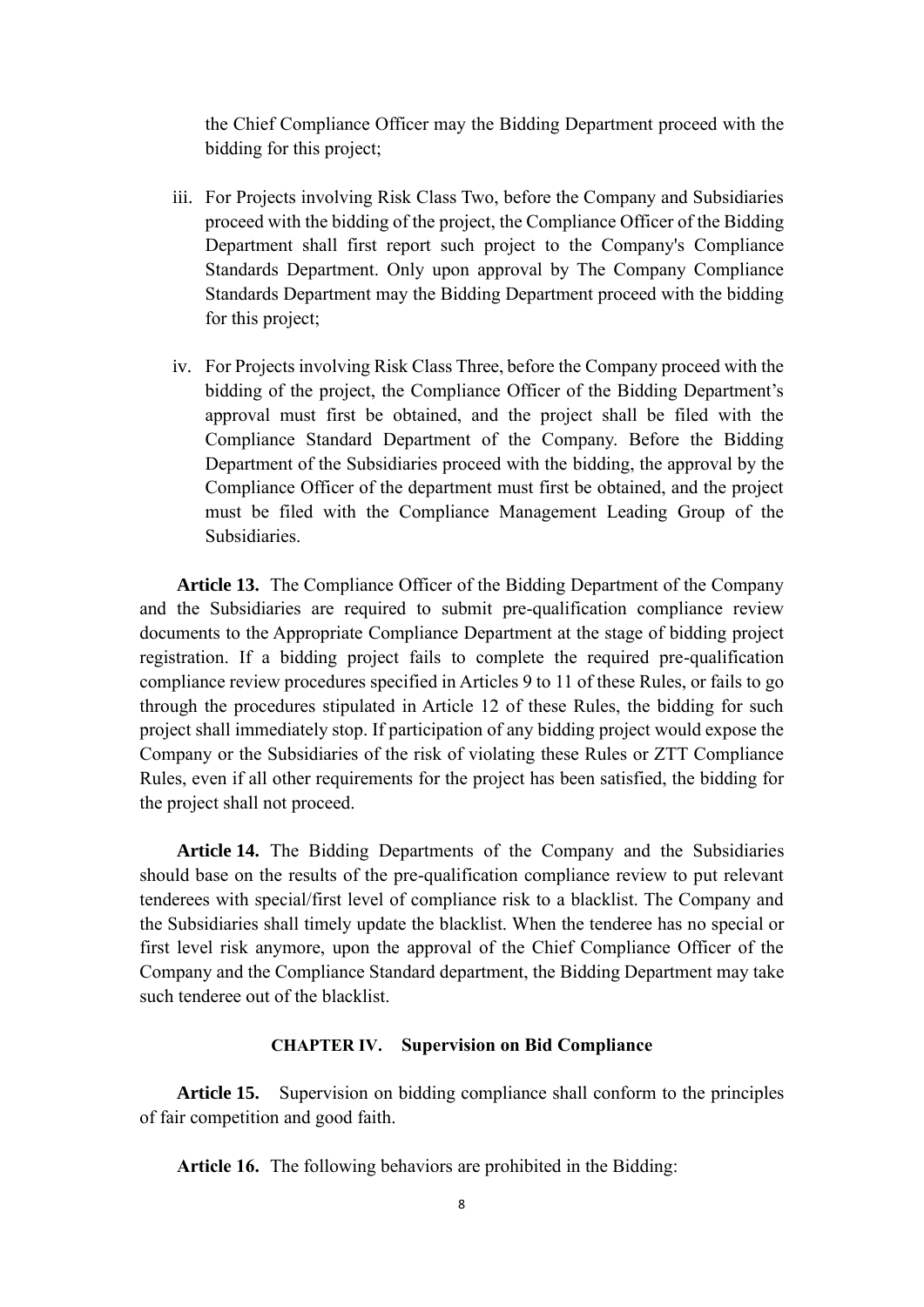- i. Making any misrepresentations in the bidding procedures, such as exaggerating or fabricating past experiences to meet tenderee's requirements;
- ii. Joining together with any potential competing bidders to collude, threaten, or discriminate against other bidders to the prejudice or potential prejudice of the legitimate rights and interests of the tenderee or other bidders;
- iii. Colluding with the tenderee in the bid to harm national interest, social and public interests or the legitimate rights and interests of others.
- iv. Taking unethical or corruptive approaches such as offering bribes to the tenderee or members of the bid assessment committee in order to win the bid;
- v. Competing for a bid at a price below cost, bidding in the name of another person, or resorting to any fraudulent means;
- vi. Communicating with tenderee or other bidders to gain improper or confidential information in order to gain an advantage in the bid;
- vii. Sharing confidential bidding information with other bidders or providing anything of value or benefits to other bidders or the tenderee that violates compliance rules and the Applicable Laws;
- viii. lending qualifications of the Company or the Subsidiaries to other business entities, bidding in the name of other business entities;
- ix. Concealing or destroying bidding documents that are required to be maintained, or forging, counterfeiting or falsifying bidding documents and other documents included with the bid submission, such as references;
- x. Offering, promising, accepting, or receiving bribes, rebates, commissions or any other thing of value in connection with business dealings; and
- xi. Obstructing or refusing to comply with bidding supervision and inspection conducted by the Appropriate Compliance Department of the Company and the Subsidiaries.

**Article 17.** In the bidding process, when the following incidents occur, the Company and the Subsidiaries' Appropriate Compliance Department shall review compliance risks, and conduct risk management according to these Rules:

- i. The tenderee abandons the bid and re-invites bidders to tender;
- ii. The tenderee rejects the bid or disqualifies the bidder for non-compliance with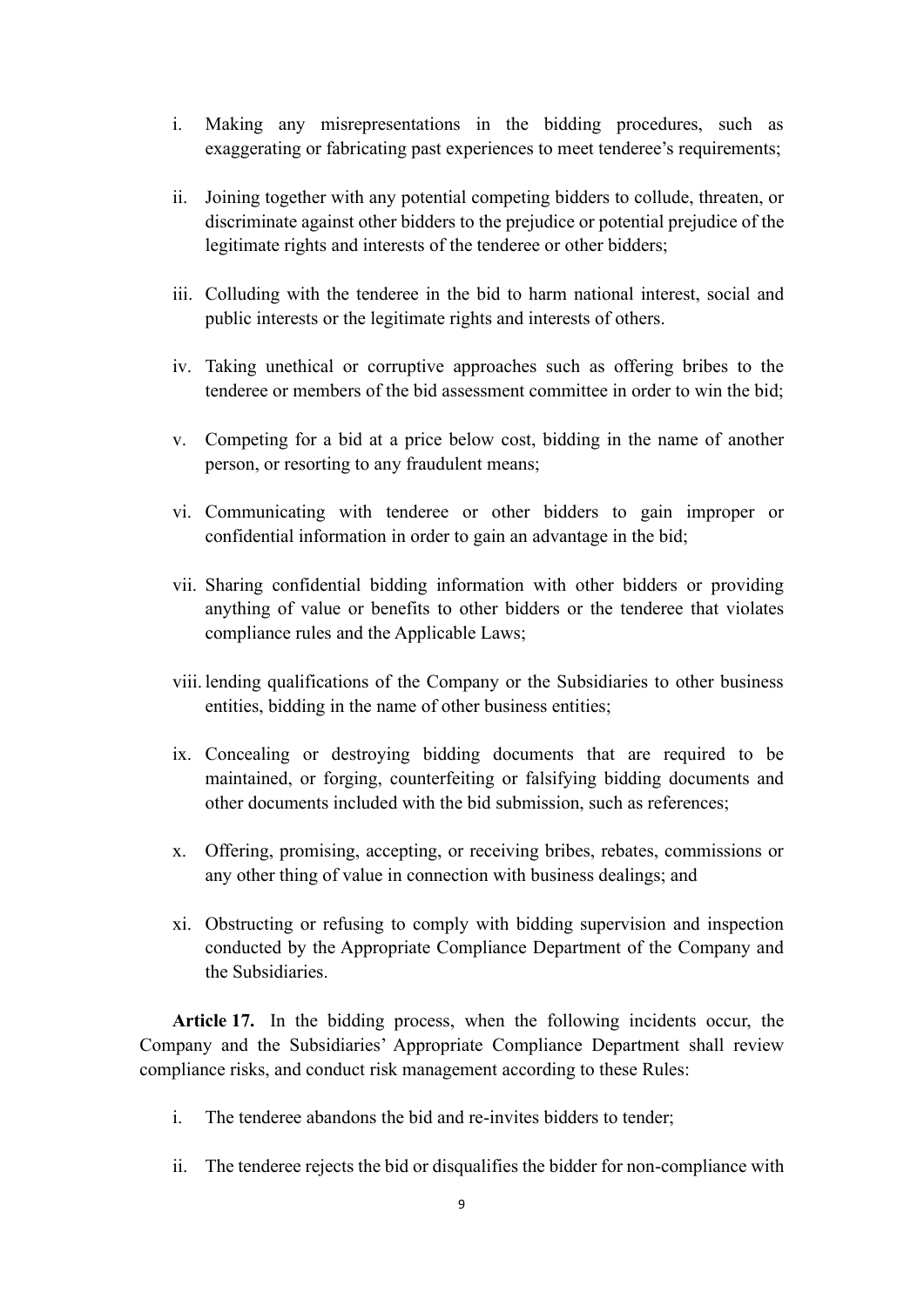the bid requirements; or

- iii. The Company or the Subsidiaries learn of any project-related or contractrelated allegation or evidence of misconduct;
- iv. Other situation that may lead to new compliance risk or may worsen already existing compliance risk.

**Article 18.** The Company's Compliance Officer, upon receipt of any report or allegation of any violation of compliance requirements relating to a bidding staff of the Company or the Subsidiaries, shall timely report such incidents to the Company's Appropriate Compliance Department and conduct investigations in accordance with the Compliance Rules on Internal Investigation.

Upon Company's Appropriate Compliance Department's discussion, depending on its final decision, the Company's Appropriate Compliance Department may report such incidents to the Company's Chief Compliance Officer and Compliance Committee.

The Appropriate Compliance Department of the Subsidiaries, upon receipt of any report or allegation of any bidding violation of compliance requirements by the staff of this Subsidiary, shall first report the incident to the Compliance Management Leading Group of the Subsidiary. Upon the Compliance Management Leading Group of the Subsidiary's discussion, it may report such incidents to the Company's Chief Compliance Officer and Compliance Committee. The Company's Compliance Department shall conduct internal investigations in accordance with the Compliance Rules on Internal Investigation and report to the Company's Chief Compliance Officer and the Compliance Committee.

The Appropriate Compliance Department of the Subsidiaries, upon receipt of any report or allegation of any bidding violation of compliance requirements by the staff of other Subsidiary(s), shall directly report the incident to the Company's Appropriate Compliance Department. Upon the Company's Appropriate Compliance Department discussion after carried out internal investigations in accordance with the Compliance Rules on Internal Investigation, it may report such incidents to the Company's Chief Compliance Officer and Compliance Committee depending on the situation.

The Company and the Subsidiaries' Appropriate Compliance Department, upon receipt of any report or allegation of any violation of compliance requirements, shall instruct the Bidding Department to classify the risks and conduct risk management according to Article 11 of these Rules, if there are any compliance risks involved.

#### **CHAPTER V. Documentation and Follow-up Management**

**Article 19.** The Company and the Subsidiaries' Appropriate Compliance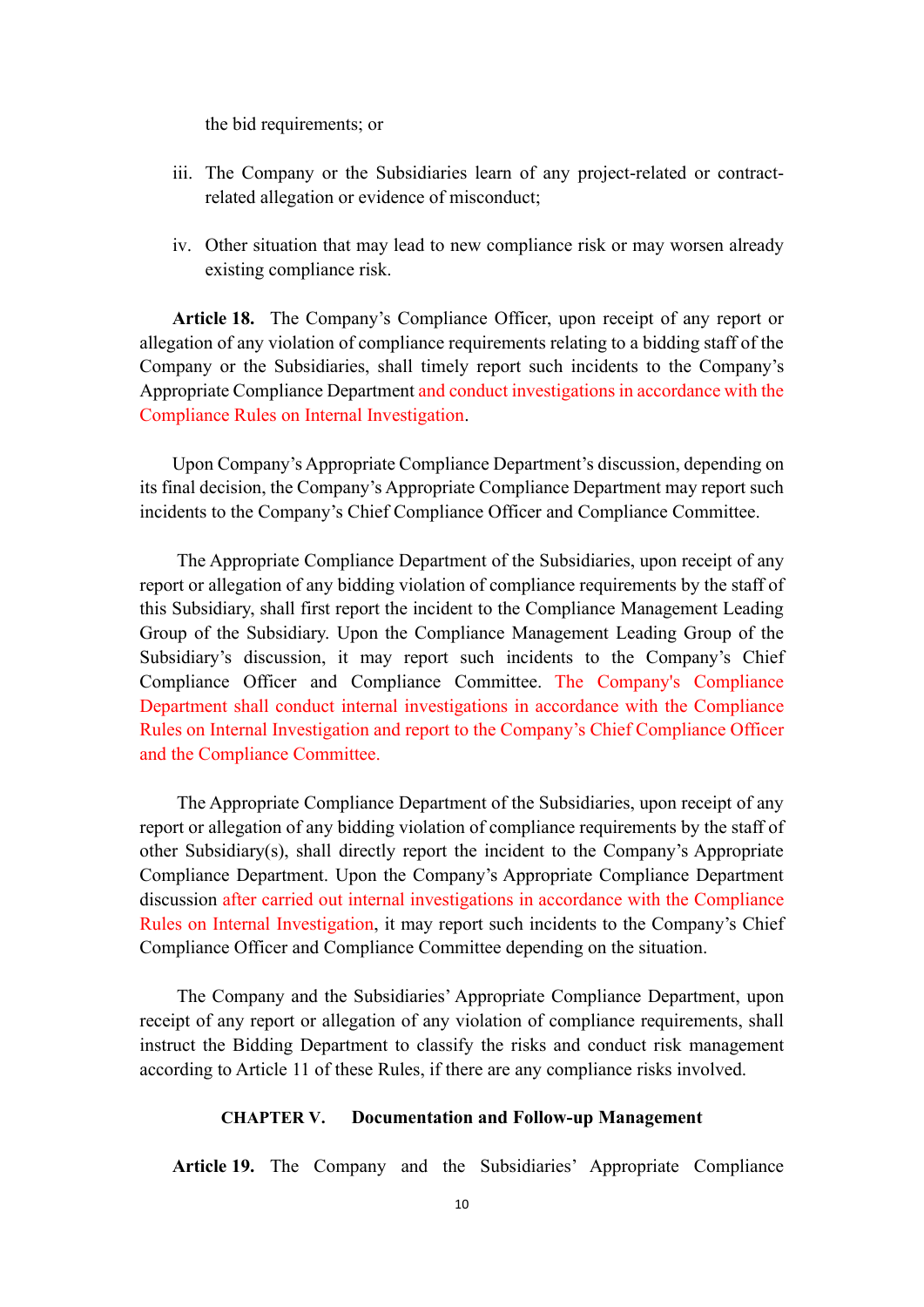Department shall promptly and systematically record, classify, number, and archive all of the processes and results of the pre-qualification compliance review, and maintain a project bidding supervisory file.

**Article 20.** The Company and the Subsidiaries' Appropriate Compliance Department shall regularly review the project bidding supervisory file to ensure the prequalification compliance review process is effective and reliable. Key review areas include:

- i. whether or not the bidding is legally authorized;
- ii. whether or not there are any misrepresentations being made in the bidding process;
- iii. whether or not the pre-qualification compliance review and subsequent project management meet relevant compliance requirement;
- iv. whether or not there are sufficient bidding documents.

The Company's Appropriate Compliance Department shall timely report the result of the review to the Company's Compliance Committee and Chief Compliance Officer. The Subsidiaries' Appropriate Compliance Department shall report the result of the review to the Compliance Management Leading Group of the Subsidiary.

#### **CHAPTER VI. Disciplinary Action and Questions**

**Article 21.** Any employees of the Company or the Subsidiaries in violation of Article 16 of these Rules shall be subject to public reprimand. Depending on the seriousness of the misconduct, the Company or the Subsidiaries may further pursue liabilities against relevant individuals according to Chapter IX "*Regulations Concerning Rewards and Disciplinary and Implementation Rules*" of the *Employee Manual*

**Article 22.** Any questions regarding these Rules may be raised to the Appropriate Compliance Department of the Company and the Subsidiaries.

### **CHAPTER VII. Miscellaneous**

**Article 23.** The Compliance Standard Department, on behalf of the Company, exercises the supervision on the implementation of these Rules in its departments, and it has the ultimate right to instruct and interpret the implementation of these Rules.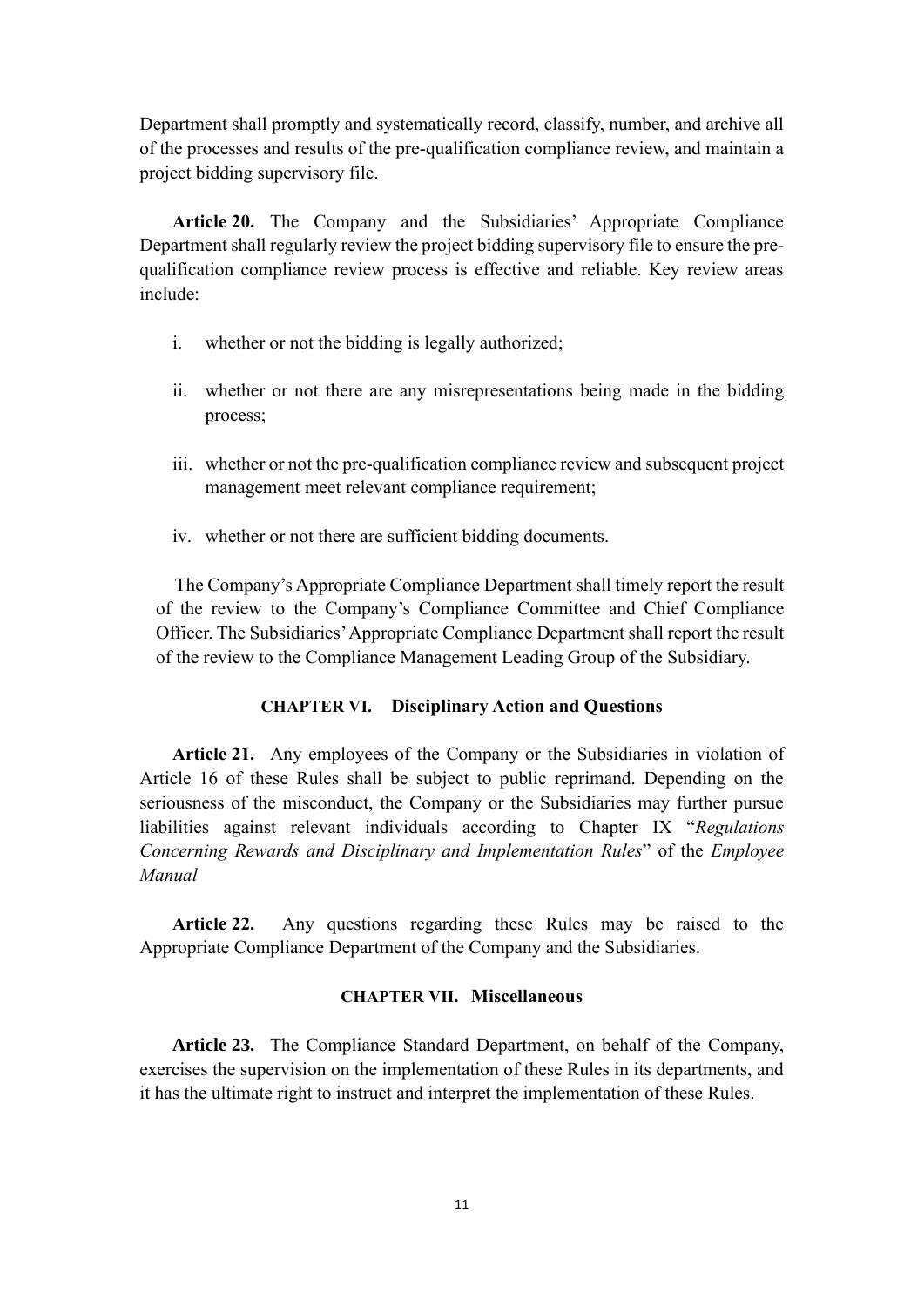### **Annex**:

- 1. Risk Class List and Approval Form
- 2. Process Chart for Pre-qualification Compliance Review
- 3. Explanation on Pre-Qualification Compliance Review
- 4. Process Chart for Bidding Compliance Risks Review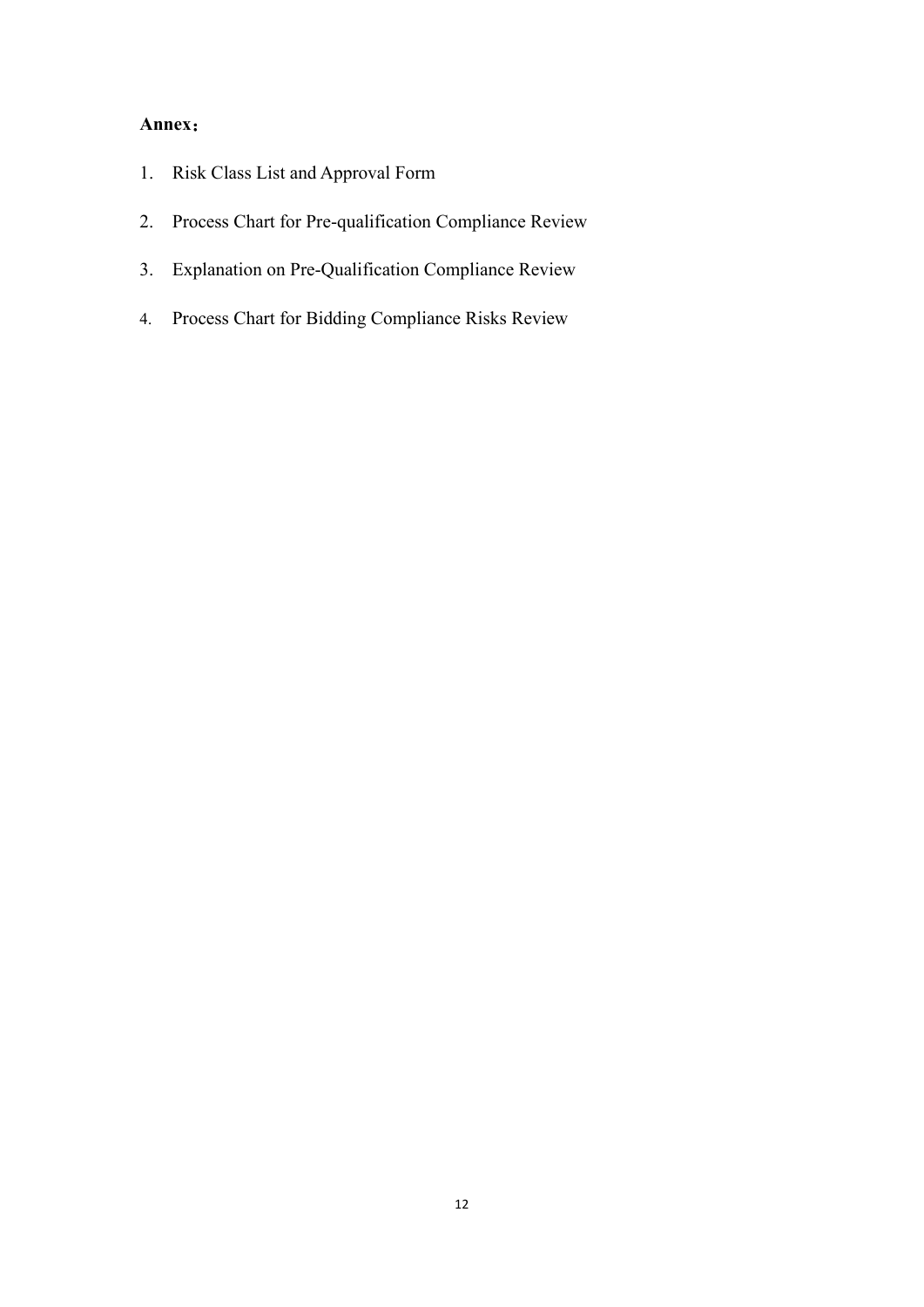## **Annex 1:**

| <b>Risk Class List and Approval Form</b> |  |  |  |  |  |  |  |
|------------------------------------------|--|--|--|--|--|--|--|
|------------------------------------------|--|--|--|--|--|--|--|

| <b>Risk of Special Level</b>                                                                                                                                                                                                                                                     | Yes | N <sub>0</sub> |
|----------------------------------------------------------------------------------------------------------------------------------------------------------------------------------------------------------------------------------------------------------------------------------|-----|----------------|
| The tenderee, its parent entity, or any affiliated person or<br>entity has been listed on the blacklist or debarred list of<br>the United Nations or local government.                                                                                                           |     |                |
| The tenderee, its parent entity, or any affiliated person or<br>entity is listed as terrorist organizations by the United<br>Nations or other international organizations or has in any<br>way supported terrorist activities.                                                   |     |                |
| Any current shareholder, director or senior management<br>officer of the tenderee, its parent entity, or any affiliated<br>entity is internationally or locally wanted on a criminal<br>conviction.                                                                              |     |                |
| Other risks that are of similar nature.                                                                                                                                                                                                                                          |     |                |
| <b>Risk Class One</b>                                                                                                                                                                                                                                                            | Yes | N <sub>0</sub> |
| Any former shareholder, director or senior management<br>officer of the tenderee, its parent entity, or any affiliated<br>entity has been internationally or locally wanted on a<br>criminal conviction in the past decade.                                                      |     |                |
| The<br>current shareholder<br>its<br>tenderee,<br>senior<br>or<br>management, parent entity, affiliated person or entity, is<br>involved in, suspected of, or charged for any illegal<br>conduct (e.g. corruption, fraud, monopoly, collusion, tax<br>evasion, money laundering) |     |                |
| The tenderee, its parent entity, affiliated person or entity,<br>has been listed on the blacklist or debarred list of the<br>Company;                                                                                                                                            |     |                |
| The tenderee, the public officials of the tenderee's nation<br>or the host nation of the project, or other government<br>organizations or international organizations designates or                                                                                              |     |                |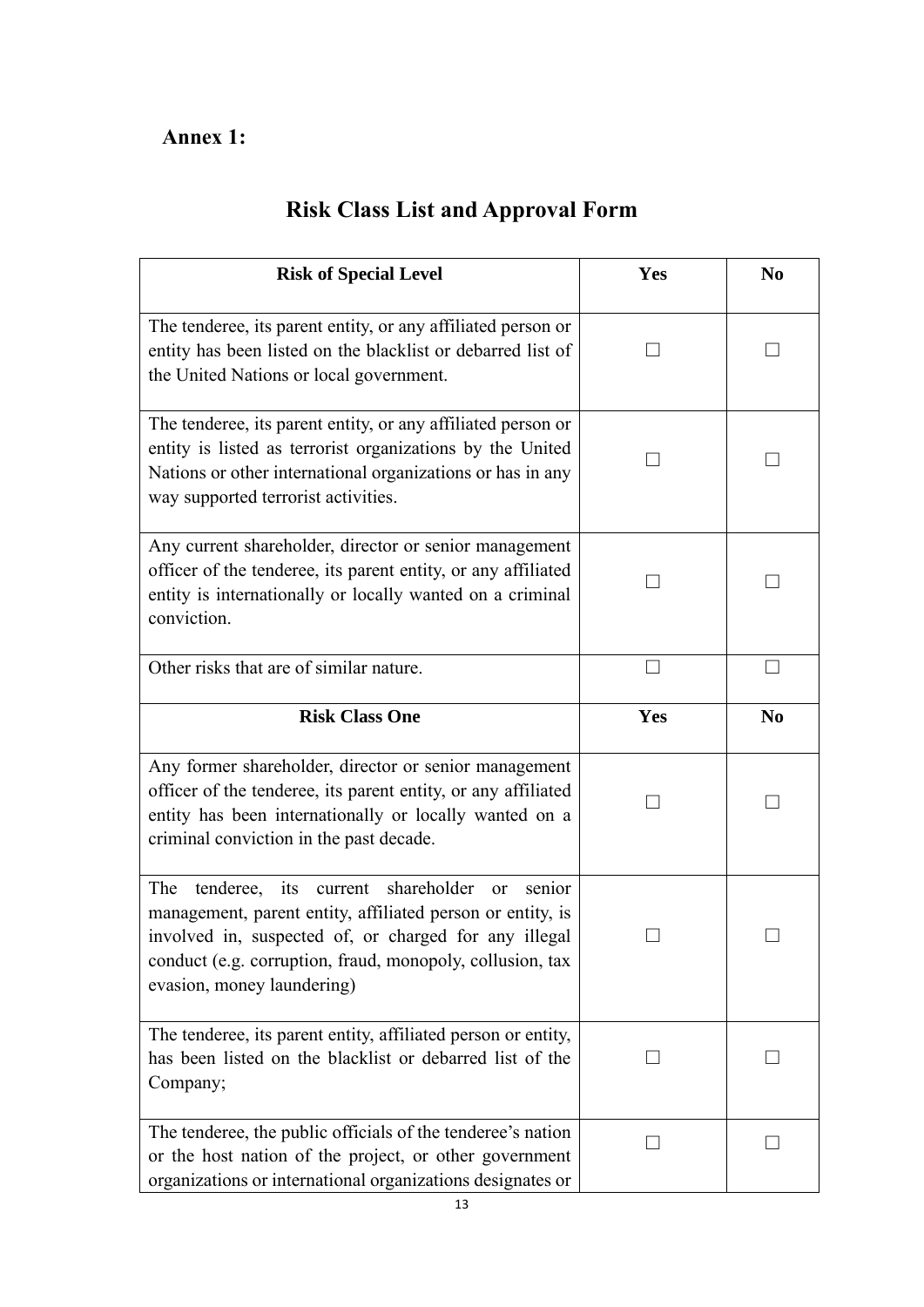| strongly recommends to engage any third party to<br>participate in the project bidding.                                                                |                                                                                                                    |     |                |
|--------------------------------------------------------------------------------------------------------------------------------------------------------|--------------------------------------------------------------------------------------------------------------------|-----|----------------|
| Other risks that are of similar nature.                                                                                                                |                                                                                                                    |     |                |
|                                                                                                                                                        | <b>Risk Class Two</b>                                                                                              | Yes | N <sub>0</sub> |
|                                                                                                                                                        | Any third party assists in the bidding process or otherwise<br>acts on behalf of the Company and the Subsidiaries. |     |                |
| The country or region where the tenderee is located is<br>listed on the current year's list of high-risk country or<br>region released by the Company. |                                                                                                                    |     |                |
| The tenderee, its parent entity, affiliated person or entity<br>is related to or affiliated with a Public Official.                                    |                                                                                                                    |     |                |
| Other risks that are of similar nature.                                                                                                                |                                                                                                                    |     |                |
|                                                                                                                                                        | <b>Approval Details</b>                                                                                            |     |                |
| <b>Chief Compliance</b><br>Officer of the<br>Company                                                                                                   | Signature:<br>Date:                                                                                                |     |                |
| Vice general<br>manager in<br>charge of the<br><b>Bidding</b><br>Department of the<br>Company                                                          | Signature:<br>Date:                                                                                                |     |                |
| The Compliance<br>Standard<br>Department of the<br>Company                                                                                             | Signature:<br>Date:                                                                                                |     |                |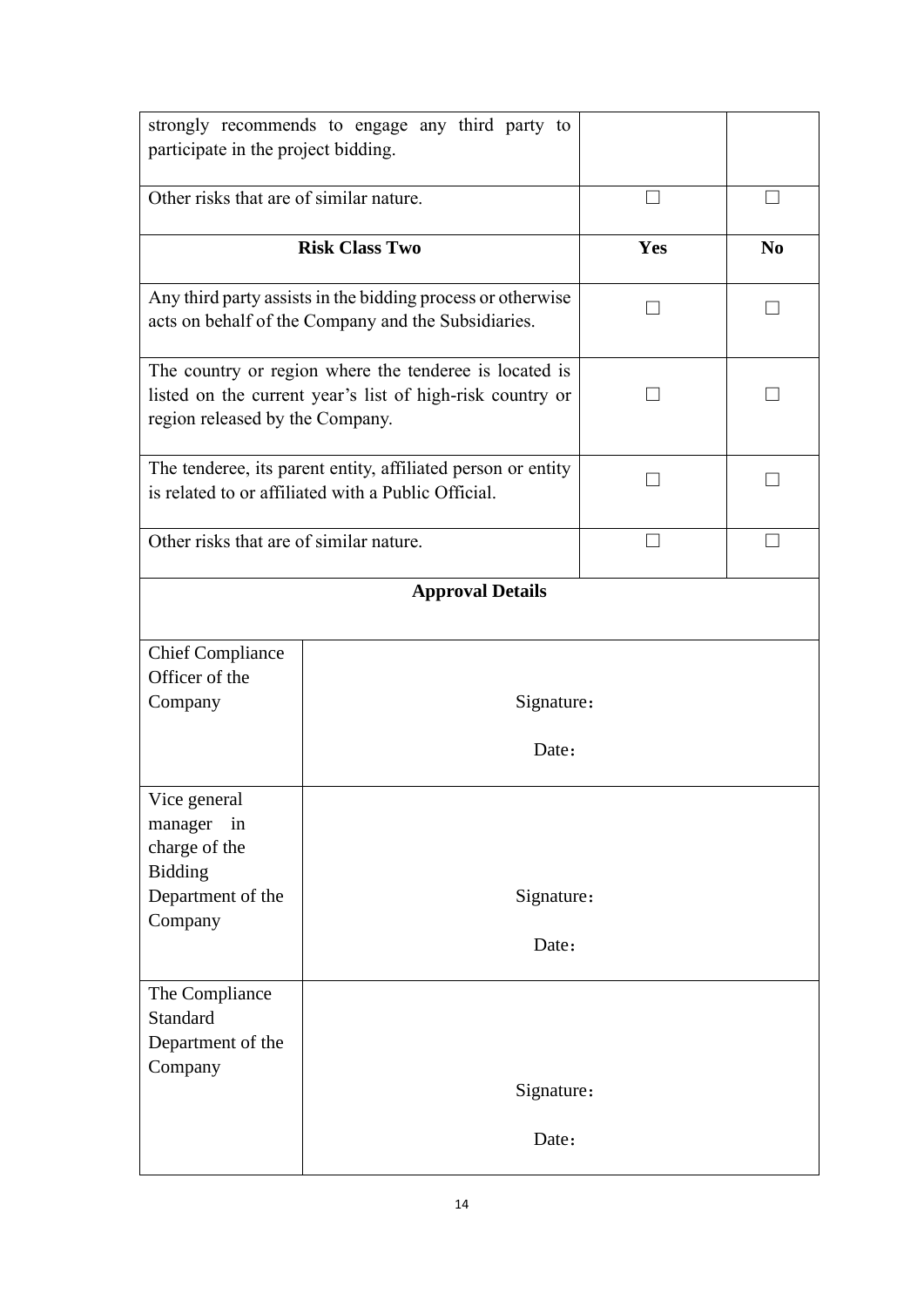| The Compliance    |                                                           |
|-------------------|-----------------------------------------------------------|
| Officer of the    |                                                           |
| <b>Bidding</b>    |                                                           |
| Department of the |                                                           |
| Company and the   | Signature:                                                |
| Subsidiaries      |                                                           |
|                   | Date:                                                     |
|                   |                                                           |
| Record-filing to  | (if applicable, please specify the reason for the filing) |
| the Compliance    |                                                           |
| Management        | Signature:                                                |
| Leading Group     |                                                           |
|                   | Date:                                                     |
|                   |                                                           |
| Record-filing to  | (if applicable, please specify the reason for the filing) |
| the Compliance    |                                                           |
| Standard          | Signature:                                                |
| Department of the |                                                           |
| Company           | Date:                                                     |
|                   |                                                           |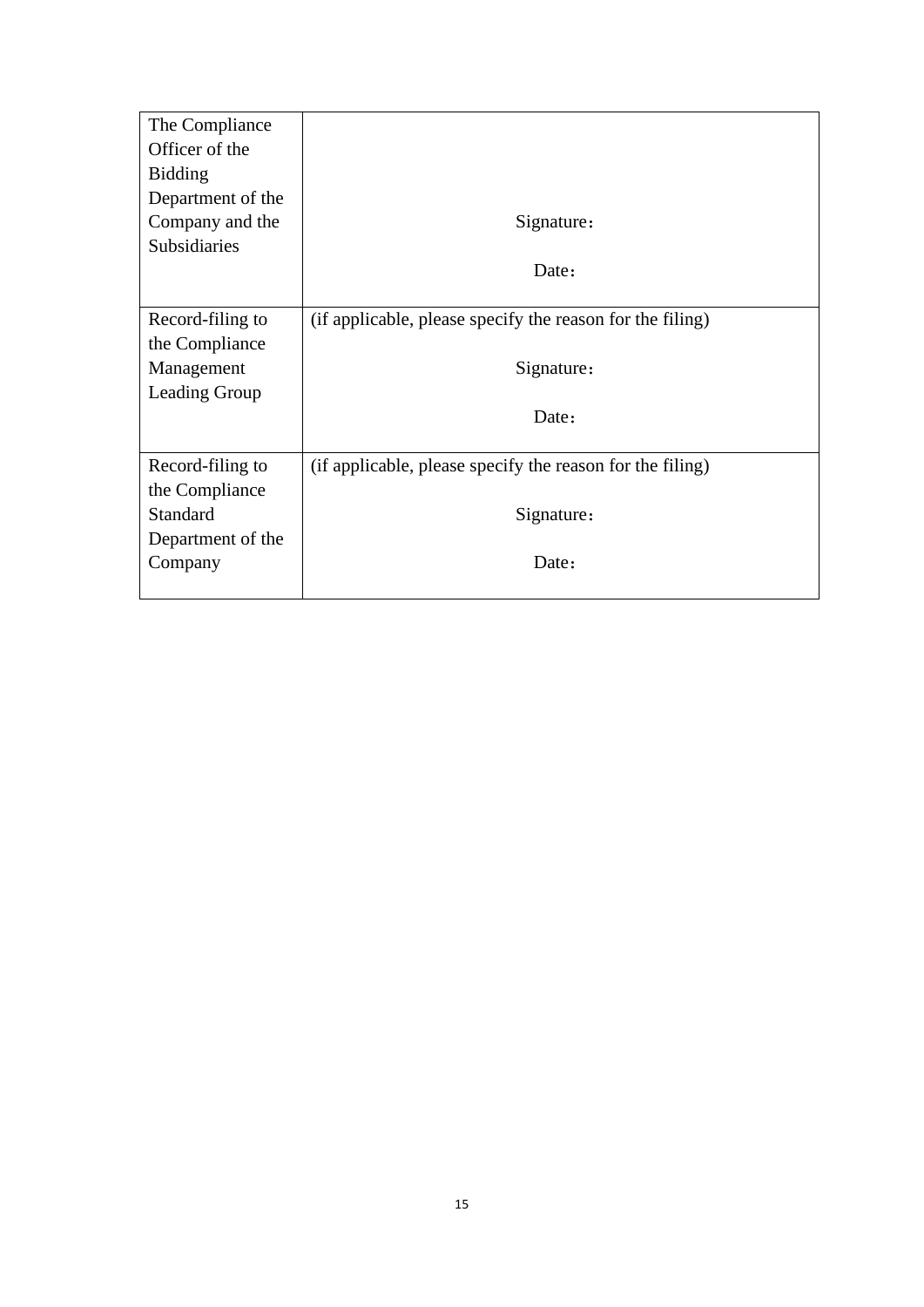### **Annex 2**:

### **Process Chart for Pre-qualification Compliance Review**



**Collect relevant information regarding prequalification compliance review**

## **Appropriate Compliance**

**Department**

**Evaluate/classify compliance risks**

### **Bidding Department**

**Risk management based on classification**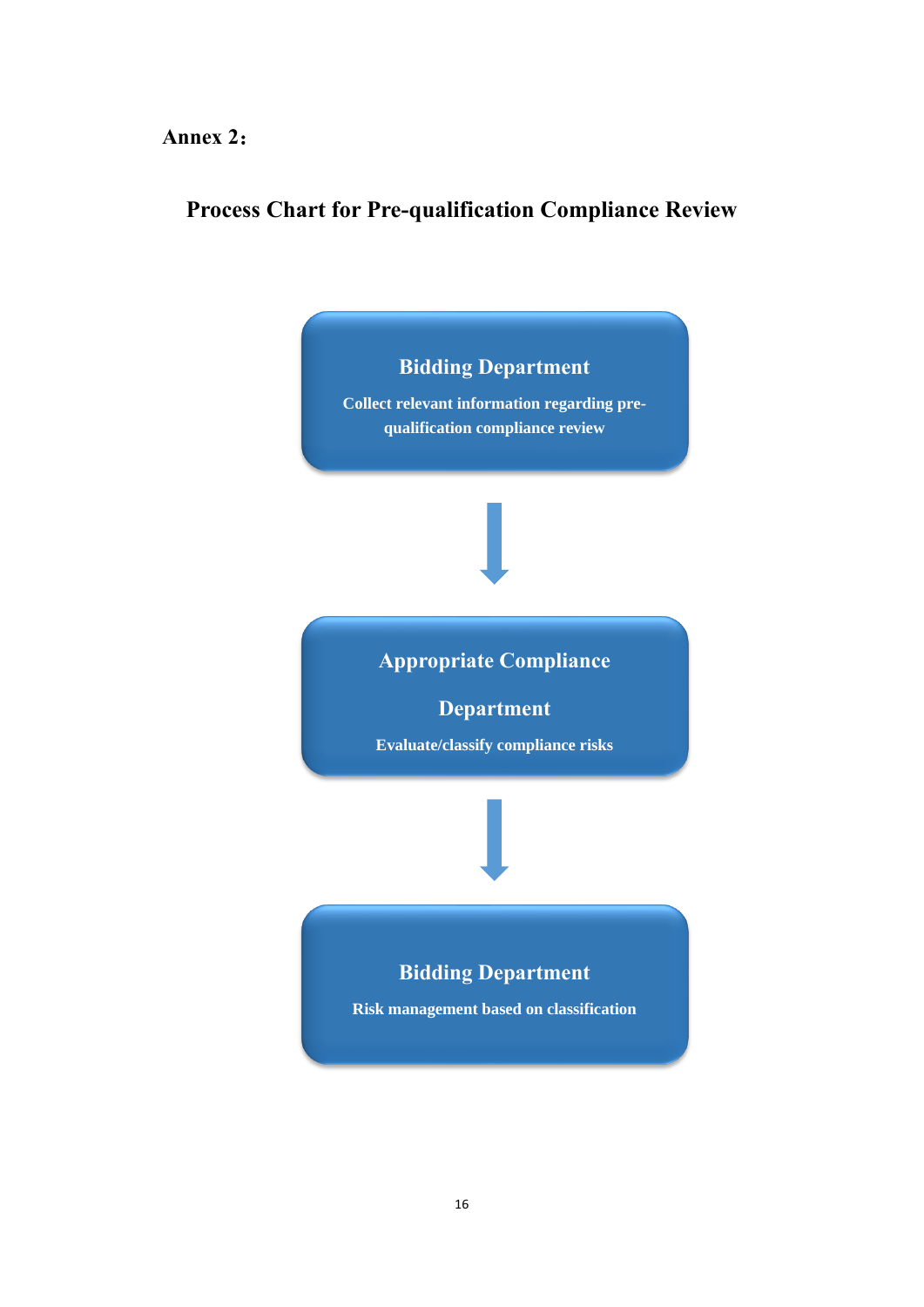## **Annex 3**

# **Explanation on Pre-Qualification Compliance Review**

|    | <b>Explanation on Pre-qualification Compliance Review</b>                                                                                                                              |
|----|----------------------------------------------------------------------------------------------------------------------------------------------------------------------------------------|
| 1. | Whether a third party is involved in the project bidding by the Company and the<br>Subsidiaries. if yes, please explain;                                                               |
| 2. | Whether the project is related to any Government or International Organizations; if<br>yes, please explain;                                                                            |
| 3. | The business environment of the country or region where the tenderee or the project<br>is located (see current year's list of high-risk country or region released by the<br>Company); |
| 4. | Mandatory provisions relating to the bidding project and the legal environment of the<br>country or region where the project is located;                                               |
| 5. | Whether or not there are special requirements in the introductory documents for the<br>bidding, criteria for bidding evaluation or other bidding documents;                            |
| 6. | Please specify the tenderee's background, including ultimate beneficiary, directors,<br>senior management, etc.;                                                                       |
| 7. | Please specify the information relating to the project referrer;                                                                                                                       |
| 8. | Whether there is risk of being viewed as a Coordinate Actor with other bid                                                                                                             |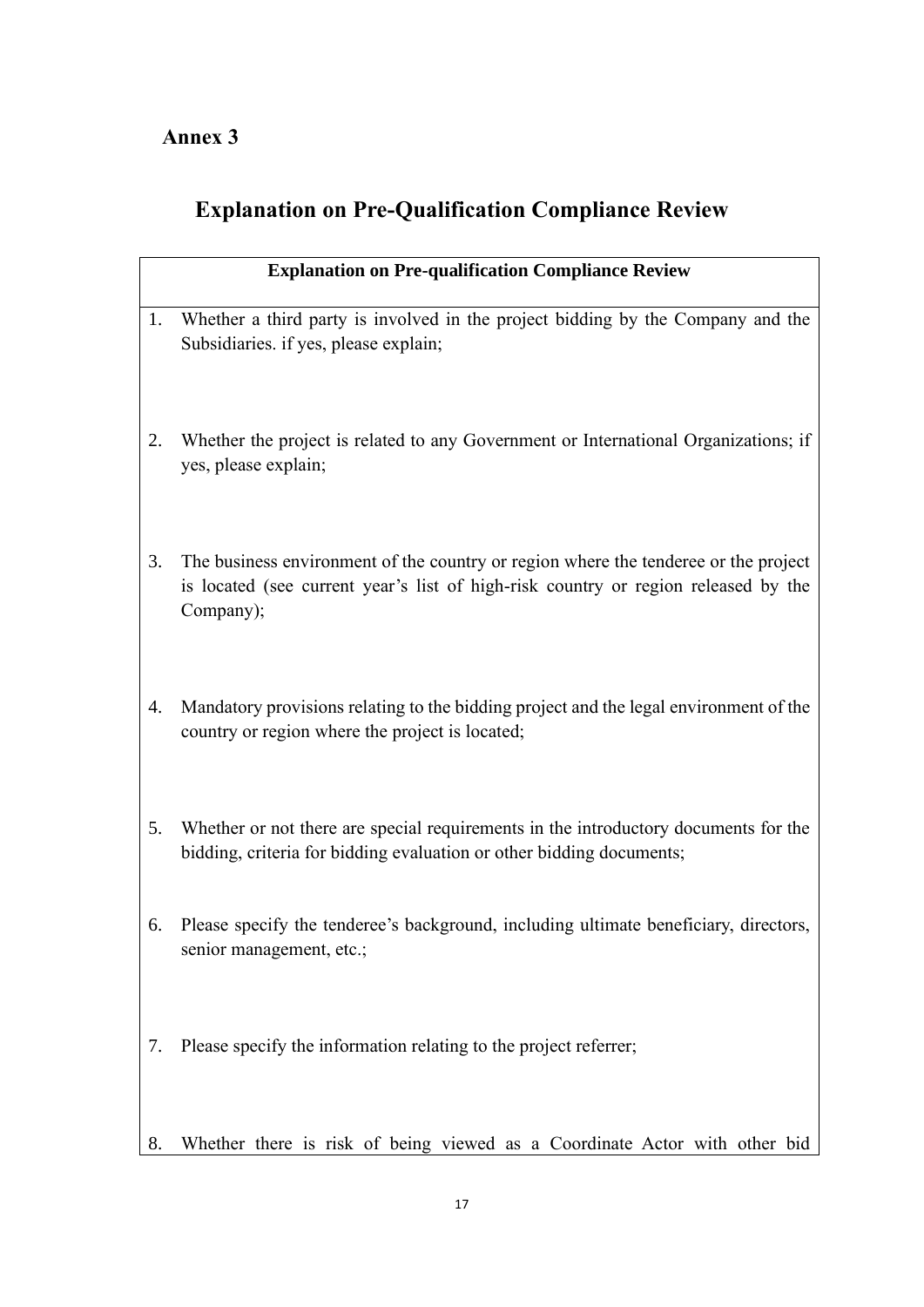competitors; if yes, please explain.

- 9. Please describe on the tenderee's credibility and integrity, including:
- (1) The tenderee's compliance information in the databases of International Organizations, the relevant local government, and the Company;
- (2) The tenderee's history of settled, unsettled, and potential litigation cases in the past decade;
- (3) The tenderee's relationships with the local government and relevant International Organizations.
- (4) Whether the tenderee has been charged or investigated for fraud, corruption, collusion, or similar misconduct;
- (5) The market reputation of the Tenderee.

In conclusion, the comprehensive evaluation for the pre-qualification compliance review of project and tenderee by the Bidding Department is:

Signature of Compliance Officer of the Bidding Department::

Date: